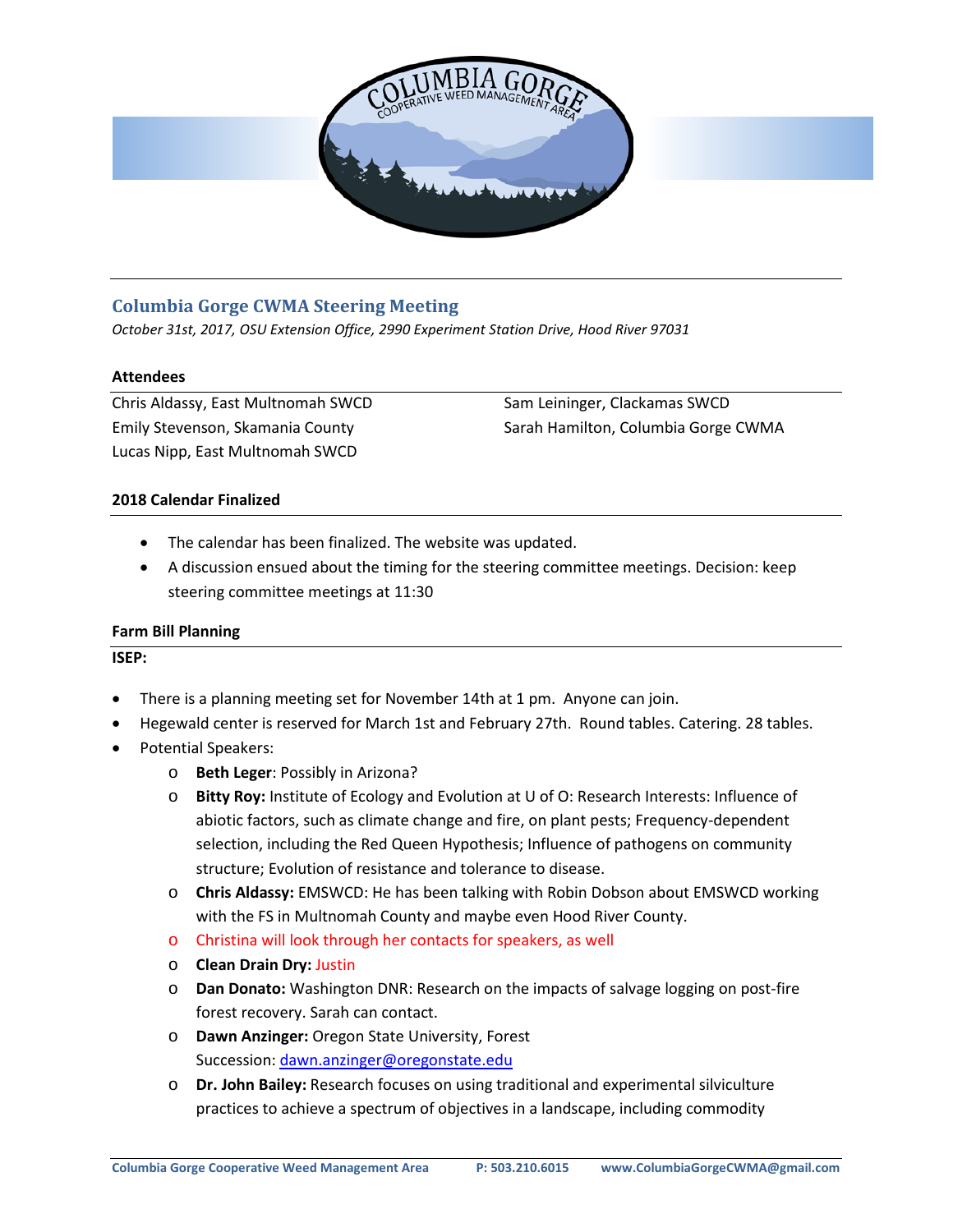

production, habitat creation, fire risk reduction, and ecosystem restoration. The art and science of forest management has not fundamentally changed in the last decade, but the objectives have broadened and become more controversial. This forces our forest management actions to be more creative, complex, adaptive and defensible. We have initiated research projects to evaluate the role of stand structure and dynamics on fire hazard, mature forest development, sustainable forest management, and post-fire recovery. Our silviculture research considers the broad economic, ecological, and sociopolitical implications on forest.

- o **Dr. Lea Condon**: Research Ecologist, USGS: Abiotic and biotic influences on *Bromus tectorum* invasion and *Artemisia tridentata* recovery after fire.
- o **Dr. Sarah Hamman**: Restoration Ecologist at CNLM: Sarah's extensive training is in ecosystem ecology with a focus on forest and grassland fire. Her research activities with CNLM have revolved around all stages of the restoration process, with the goal of developing the most effective techniques to remove invasive species and restore resilient and diverse (both above and belowground) prairie communities. In addition, her past research has included climate change impacts on Minnesota tallgrass prairies, wolf behavior and demographics in Yellowstone, fire effects on invasive species in Sequoia National Park, and soil biogeochemical and microbial legacy effects on restoration success in central Florida scrublands.
- o **Jeff Foster**: Joint-Base Lewis McChord Ecologist: Works with rare and endangered plants and more.
- o **Roland Rose**: Fuels Planner, CRGNSA
- o **Sarah Navarro**: APHIS: Plant Disease Specialist: Plant diseases spreading with restoration efforts: Replanting with nursery stock can spread sudden oak death and other diseases. Rachel will reach out to her.
- o **Sheila Kennedy:** Nat'l Invasive Species Council. De-contamination unit. Justin will reach out to her. Possibly ½ hour talk could be combined with a CWMA talk. Or we could break up the session and do Q & A – with decontamination.
- o Special cleaning equipment and requirements for fire gear: Sarah Navarro may have a good connection with fire folks. Include questions about decontamination around fire. Rachel will ask her when she contacts her about plant diseases.
- o **Steve Radosevich**: Oregon State University (emeritus), Sustainable forestry. [steve.radosevich@oregonstate.edu](mailto:steve.radosevich@oregonstate.edu)
- o **Tim Miller:**